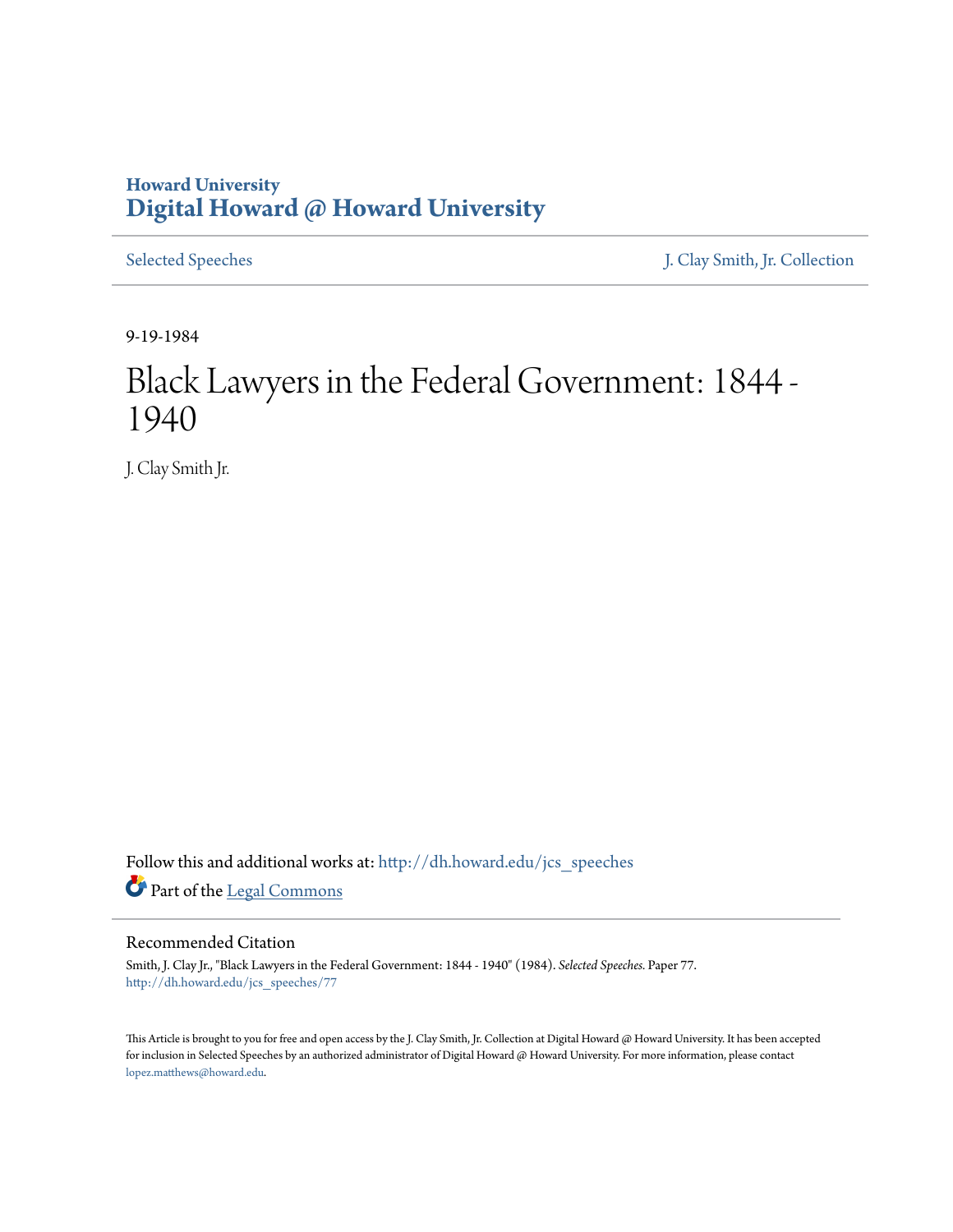## BLACK LAWYERS IN THE FEDERAL GOVERNMENT: 1844 - 1940

)

By

Dr. J. Clay Smith, Jr.\*

Nothing pleases me more than to have been asked to address this, the first luncheon sponsored by the Howard Law School Alumni Association in conjunction with a Federal Bar Association Convention. The Federal Bar Association (founded in 1920) and the Howard University School of Law (founded in 1869) share an historical relationship. The nexus of that relationship is in the person of Louis Rothschild Mehlinger. Mehlinger was graduated from the Howard law program in 1921. In 1945, he broke the color barrier of the FBA becoming the first member  $\underline{\mathbf{1}}$ / of Afro-American descent admitted to national membership.-

Howard University School of Law has produced many Black lawyers who have chosen government as a career. Howard law graduates have served and are presently serving their nation with honor, dignity and a commitment to its purpose and mission as a democratic institution.

 $\frac{1}{2}$ Smith, Louis Rothschild Mehlinger: The First One Hundred Years, 26 How. L.J. 359 (1983).

<sup>\*</sup>Dr. Smith, former National President of the Federal Bar Association, is a Professor of Law, Howard University School of Law. He received his J.D. from Howard Law School, 1967; LL.M. and S.J.D., George Washington National Law Center 1970, 1977. Before the Howard Law Alumni Association of The Greater Washington Area during The Annual Federal Bar Association Convention, September 19, 1984, Baltimore, Maryland, Convention Center.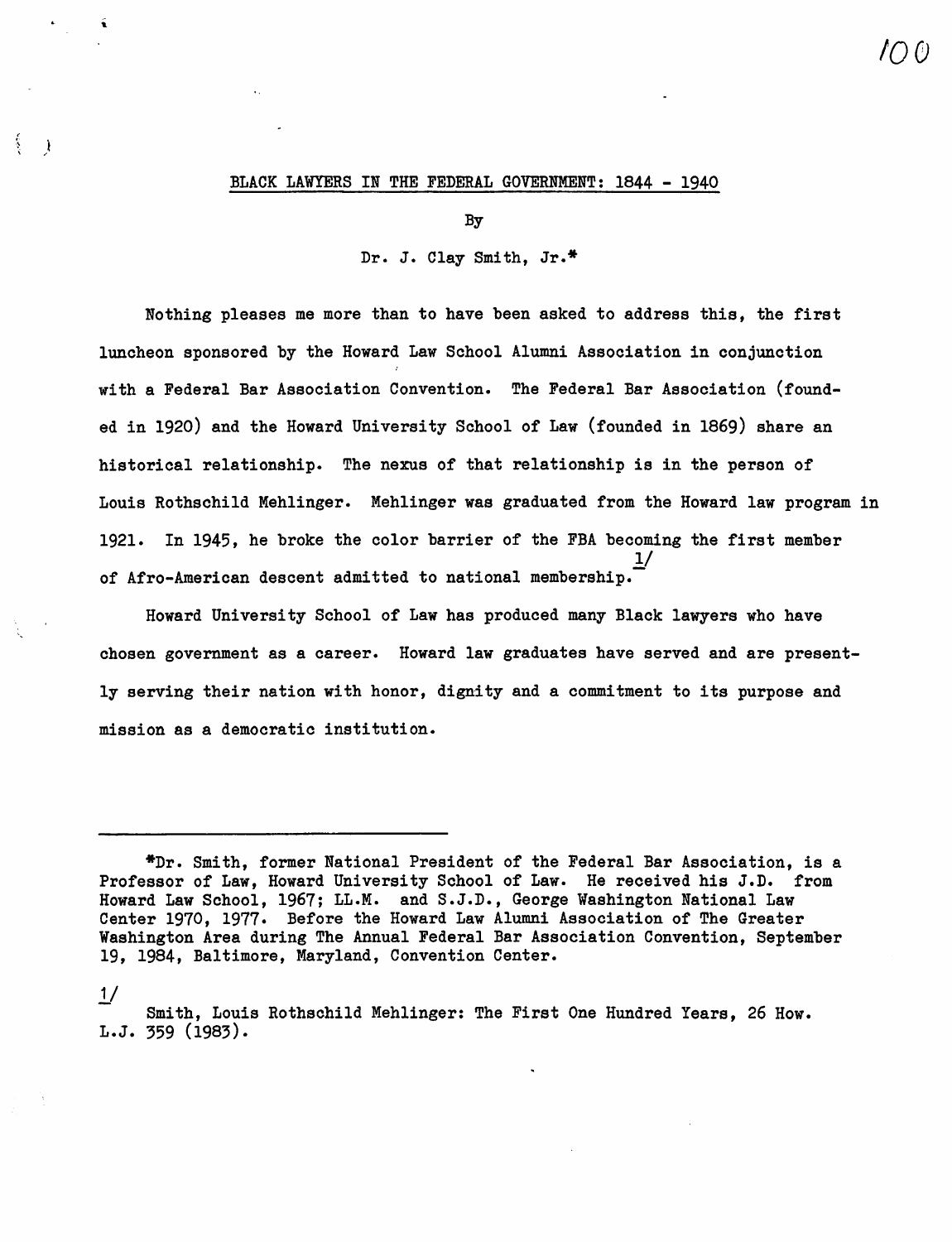Race distinctions and race prejudice by the national government has had a negative effect on the Black lawyer. Due to racial restrictions, Black lawyers were not hired in legal positions in great numbers prior to the turn of the century. After 1900 Black lawyers remained in a second class status in connection with legal jobs in the national government. Nevertheless, in spite of the racial attitudes of the national government, Howard and other Black law graduates made a significant mark as civil servants. Howard law graduates were pioneers in the Federal government labor force.

Though Federal jobs were not easy to come by, Howard and other Black law graduates were hired in administrative clerk positions previously closed to them because of the color bar. At the Department of Justice it was not unusual to have Howard law graduates transporting the Attorney General of the United states' to his office as an elevator operator. During the opening years of this century, Black lawyers were hired predominantly as clerks, messengers; elevator operators and in other menial jobs. The value of a law degree opened the door for Black Americans to work in areas of the Federal government once closed to them.

There has been little or no research exclusively focused on the Black lawyer's role in the Federal service. We know that Robert Morris was admitted to the bar in Maine in 1844. He is reportedly the first Black lawyer admitted to the bar in the United states. Between 1844 and the early l880's the record is incomplete as to Black lawyers employed by the Federal government even though it is almost certain that Black lawyers served in the Federal government in some capacity during the Post Reconstruction years. Discussions concerning the Black lawyer in the Federal government between 1844 and 1880 must be

 $- 2 -$ 

 $\widetilde{f}$ 

 $\mathcal{L}_{\mathcal{L}}$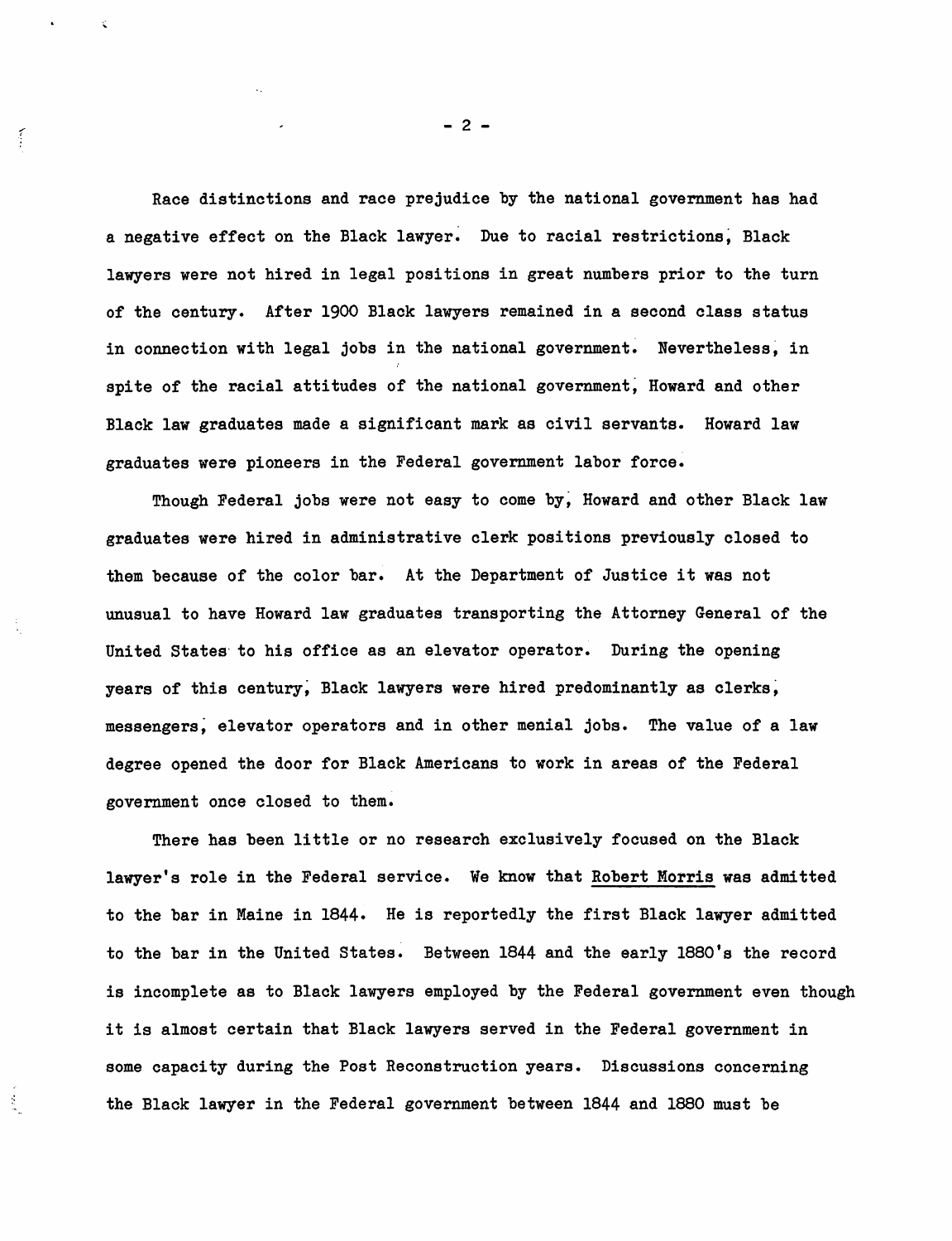addressed at another time as more research is necessary to fill in the lost knowledge during this period. By the 1880's the names of identifiable Blaok lawyers serving in the Federal government began to surface.

For example; Albert Pierre Albert was graduated from Howard Law Sohool in 1885. He was initially a Clerk of Police Jury in Louisiana in 1881 and after being graduated from Howard Law School, he worked for the U.S. Mint in New Orleans and then worked as an Examiner of Pensions in Washington; D.C. John T. Oatneal; an 1893 graduate of Shaw University Law Department also served as an Examiner in the United States Pensions Bureau in Washington. John Roy Lynoh, admitted to the bar in the State of Mississippi in 1896 was Auditor of the Treasury for the Navy Department during the administration of President Harrison from 1889-1893. Riohard Whitfield Tompkins, a 1922 graduate of Howard Law Sohoo1 worked as a oontaot offioer, at the U.S. Veteran's Hospital in Tuskegee, Alabama, from 1923-1924, and his olassmate W. Arvey Wood worked as a clerk at the Department of Commerce for a brief time after graduation.

As Blaok Amerioans began to inorease their voting strength and beoome more aware of the privilege of the franohise, more legal jobs opened in the Federal sector. Although there is no disorete history of when the first Blaok lawyers began to move into top rank Federal jobs, I am able to say with some degree of oertainty that upward mobility for Blaok lawyers in the Federal government did ooour between 1900-1925.

- 3 -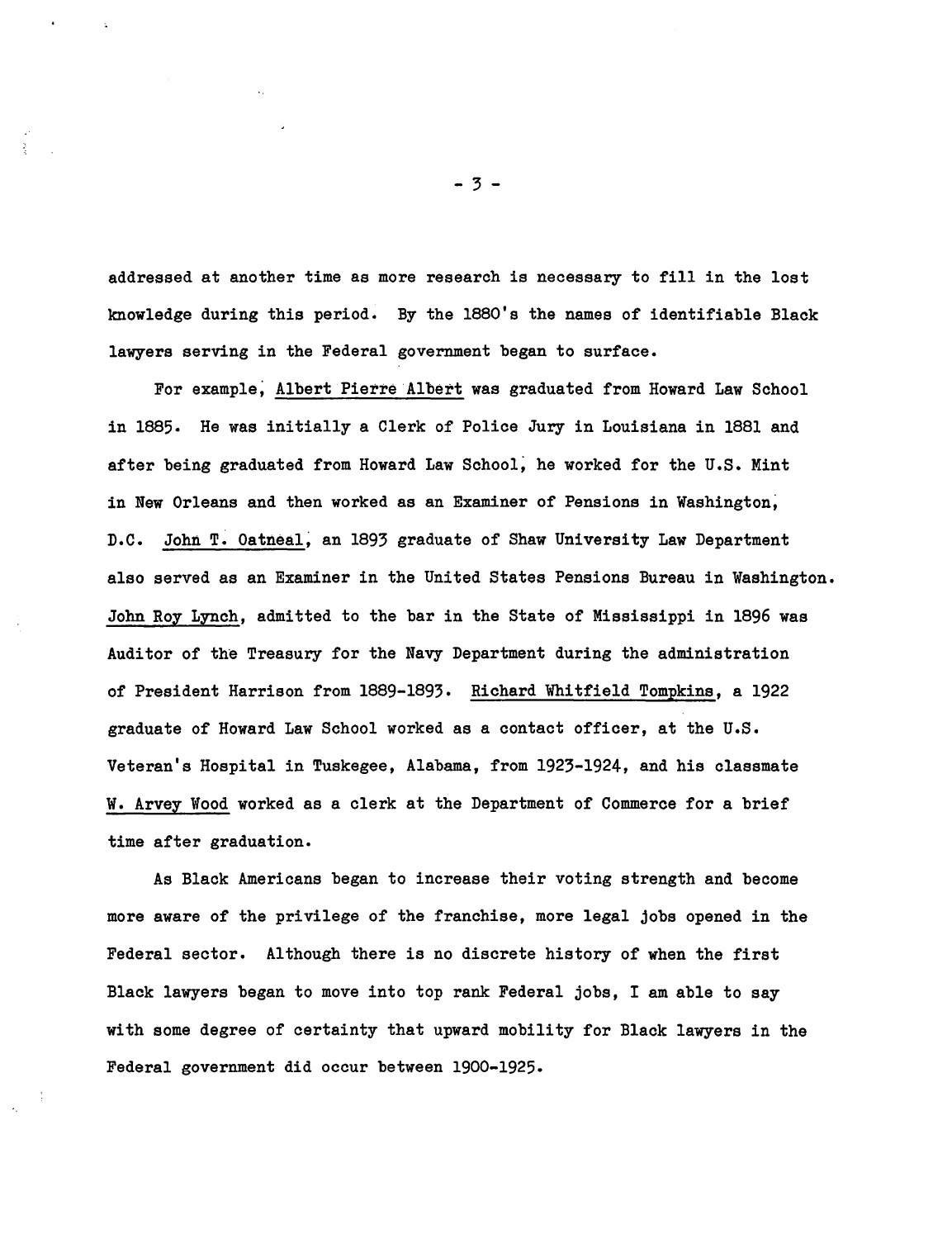For example; various records list Black lawyers in key government jobs in the early 1900's. Walter Cohen is listed as a Collector of Internal Revenue in New Orleans. James A. Cobb, a 1900 graduate of Howard Law School was named as Special Assistant United States Attorney on November 11; 1907 and served in that capacity until August 15; 1915.

Another lawyer; Edward Austin Johnson; an 1891 graduate of Shaw University Department of Law is listed as an Assistant U.S. District Attorney in the Eastern District of North Carolina -- a position that he held for seven (7) years. While I have not confirmed the exact date of Mr. Johnson's appointment, based on available data; he was probably appointed around 1907.

Clarence'Benjamin'Curley; a 1914 Howard law graduate was General Secretary and administrative director of the movement that secured the officers training camp at Des Moines, Iowa, during World War I. In 1927, Arthur G. Froe was Recorder; Office of the Recorder of Deeds for the District of Columbia. Froe served as Recorder of Deeds for several years. He was appointed successively to this position by Presidents Warren Harding; Calvin Coolidge and Herbert Hoover. He is believed to have attended and been graduated from Howard Law School between 1900-1905. Another Black lawyer by the name of La Fayette McKeene Hershaw; a 1892 graduate of Howard Law School worked in the Interior Department as an Executive in the civil service in 1927.

As the concerns of Black Americans increased in America and claims of injustices in the courts increased; the need to have Black lawyers in the Department of Justice increased; also. The following list of lawyers serving in the Justice Department is impressive.

- 4 -

Í.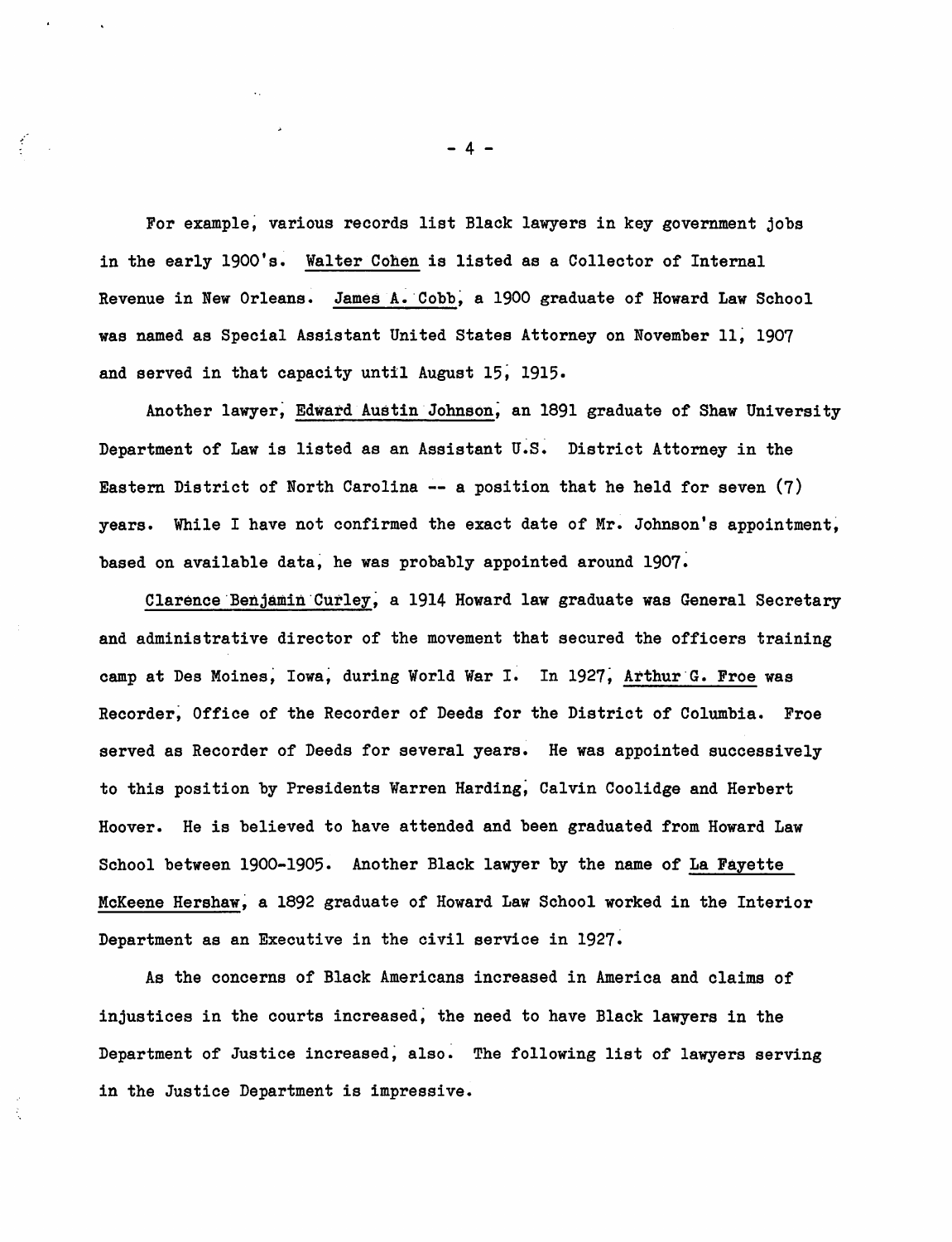In 1905, it is reported that a Black lawyer named George Hays, Jr., from the State of Ohio was hired as the first Black clerk in the United states Court for the Southern District; a post that he held for fifteen years. In the same Southern District of Ohio; A. Lee Beaty also Black; distinguished himself as an Assistant United states Attorney.

In 1913, William Clarence Matthews, a 1907 graduate of Boston University was designated Special Assistant; United States Attorney of Massachusetts by President Taft. He was reappointed in 1925 by President Calvin Coolidge.

From 1911 to 1921 William'H. Lewis; a Harvard law graduate was an Assistant U.S. Attorney General in Philadelphia. He was first appointed by President William Howard Taft. Lewis had previously served as an Assistant U.S. Attorney and a Chief of the Naturalization Bureau for New England since 1907.

Harry J. Capehart, a 1913 graduate of Howard Law School served as a U.S. Assistant District Attorney in West Virginia from 1917 to 1923.

In 1921 Perry Wilbon Howard; a 1904 graduate of De Paul University School of Law was appointed as Special Assistant to the Attorney General of the United States. In the same year James G. Cotter was appointed Assistant Attorney General for the Northern District of Illinois by Attorney General Harry M. Daugherty.

In 1922 John Hawkins served as Special Assistant U.S. Attorney for the Southern and Eastern Districts of New Jersey and New York from 1922-1927~

In 1924 Alexander Hamilton Martin from Ohio was appointed Special Assistant to the Attorney General of the U.S.; a post he held for one year.

Between 1925 and 1937 several Black lawyers were appointed by Presidents and U.S. Attorney Generals as special or assistant attorney generals. Among this group included the following lawyers:

- 5 -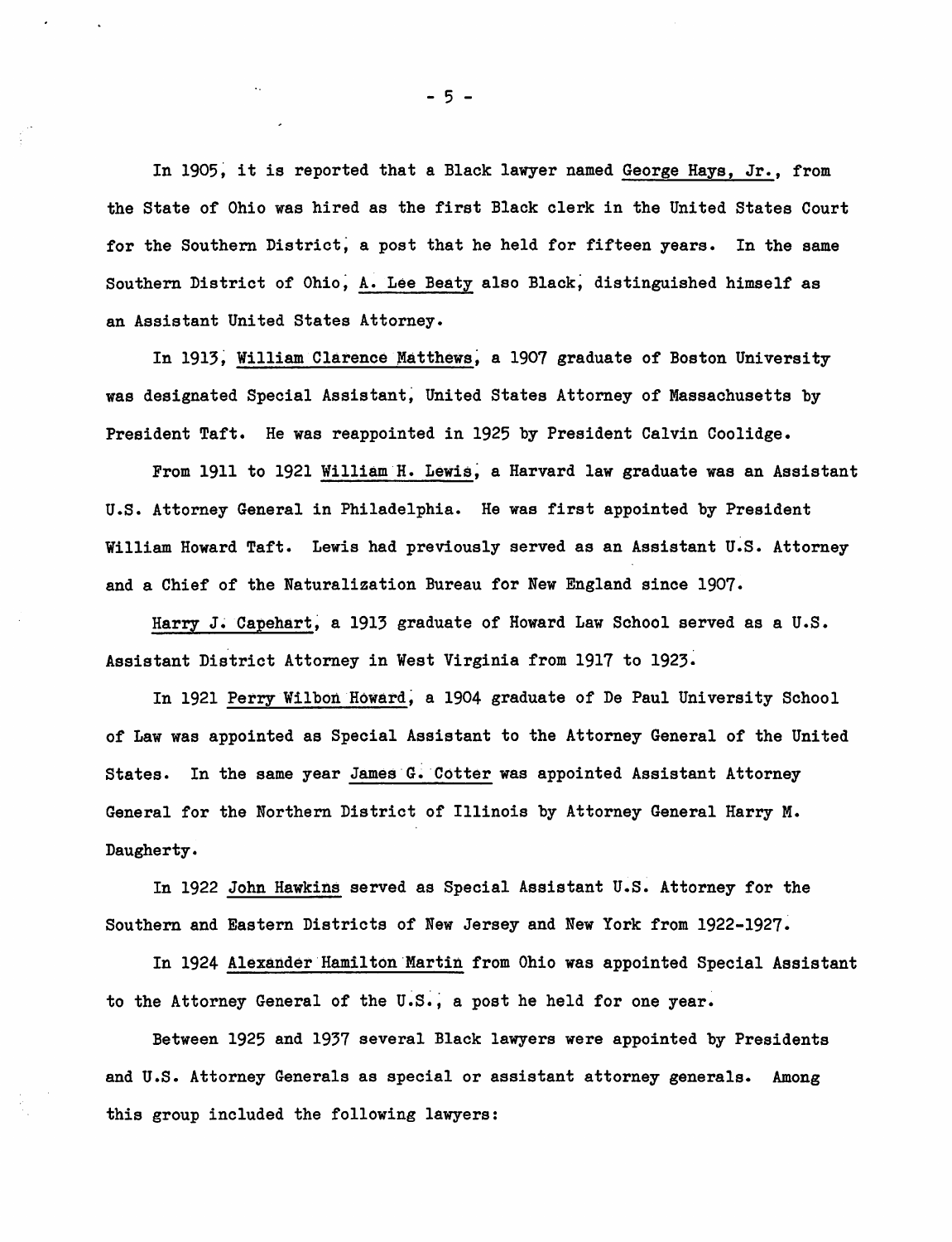James "Thomas served for six years as an Assistant U.S. District Attorney of New York. He was an expert in immigration law.

In the 1940's Louis Rothschild Mehlinger, served as an Assistant U.S. Attorney General speoialist in oases before the U.S. Court of Claims.

Riohard L. Baltimore; a 1904 law graduate of Howard served as an Assistant U.S. Attorney in New York.

Eugene Washington Rhodes; a 1925 graduate of Temple University was appointed Assistant United states Attorney for the Eastern Distriot of Pennsylvania in 1925. Rhodes represented the U.S. government in the Quaker Industrial Alcohol Bonding case, securing a verdict for the government of \$114,000.00.

William L. Offord, a 1914 graduate of Howard Law School served as a Special Investigator for the U.S. Department of Labor.

In 1927 H. Gray Luoas; a graduate of Boston University Law School was appointed Commissioner of the U.S. Cirouit Court for the Eastern Distriot of Arkansas, and Hubert T. Delaney was appointed Assistant U.S. District Attorney from 1927-1932 in New York. Delaney is said to have proseouted five hundred oases and lost only two.

In 1932; Robert L. Vann; a graduate of the University of Pittsburgh Law Sohoo1 was appointed Assistant U.S. Attorney General by President Franklin D. Roosevelt becoming the first Black to reoeive such an appointment from the Demooratio Party.

In 1936 Theron Hamilton was appointed as an Assistant U.S. Attorney as was WilliamP. Houston in 1937. Houston; the father of the lawyer; Dr. Charles Hamilton Houston held his first federal job in 1897 as a olerk in the Record and Pension Office in Washington; D.C.

 $- 6 -$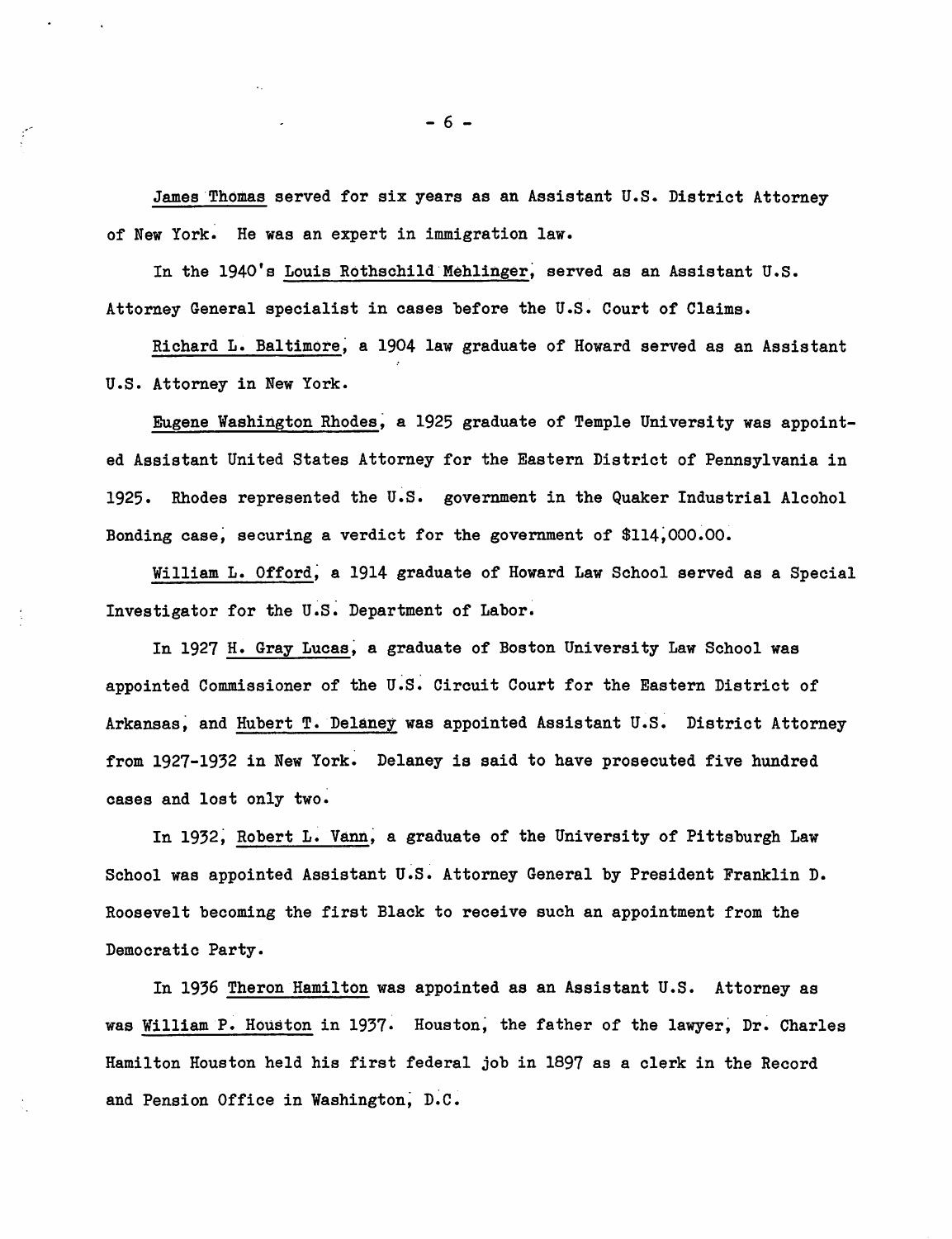There is no doubt that other Black lawyers, whose names remain anonymous, that served their nation as lawyers in the Department of Justice and other affiliate government positions during this period. More research must focus on lawyers such as Alexander T. Francis of Indiana, a diplomat and consul to Liberia, John w. Lyons, who served as Register, U.S. Treasury, and judges such as Robert H. Terrell, who was in 1909 appointed to the Municipal Court in the District Columbia by President Roosevelt and subsequently reappointed to this position by Presidents Taft and Wilson.

James A. Cobb was also appointed to the Municipal Court of the District of Columbia by President Coolidge in 1926, and reappointed by President Hoover in 1930. Further research on these men must focus on the impact these men had on American law.

Louis Rothschild Mehlinger, who today is one hundred and one years and nine months old served his government for thirty years. He and the other names of Black lawyers -- Howard law graduates among them -- are the pioneers in the Federal service as a career.

The Black lawyer has been a solid, and loyal servant in the Federal service for over one hundred years. And yet today, the Black lawyer faces obstacles in the Federal service similar to those that existed in yesteryear. This is not to say that great strides have not been made by Black lawyers in the Federal work force. Such strides are not new -- they are as old as the first appointment of Blacks to be Special Assistants to the U.S. Attorney Generals. However, one is required to pause and ask these questions: Between 1844 and now why has no Black lawyers qualified to be designated as the Attorney General of the

- 7 -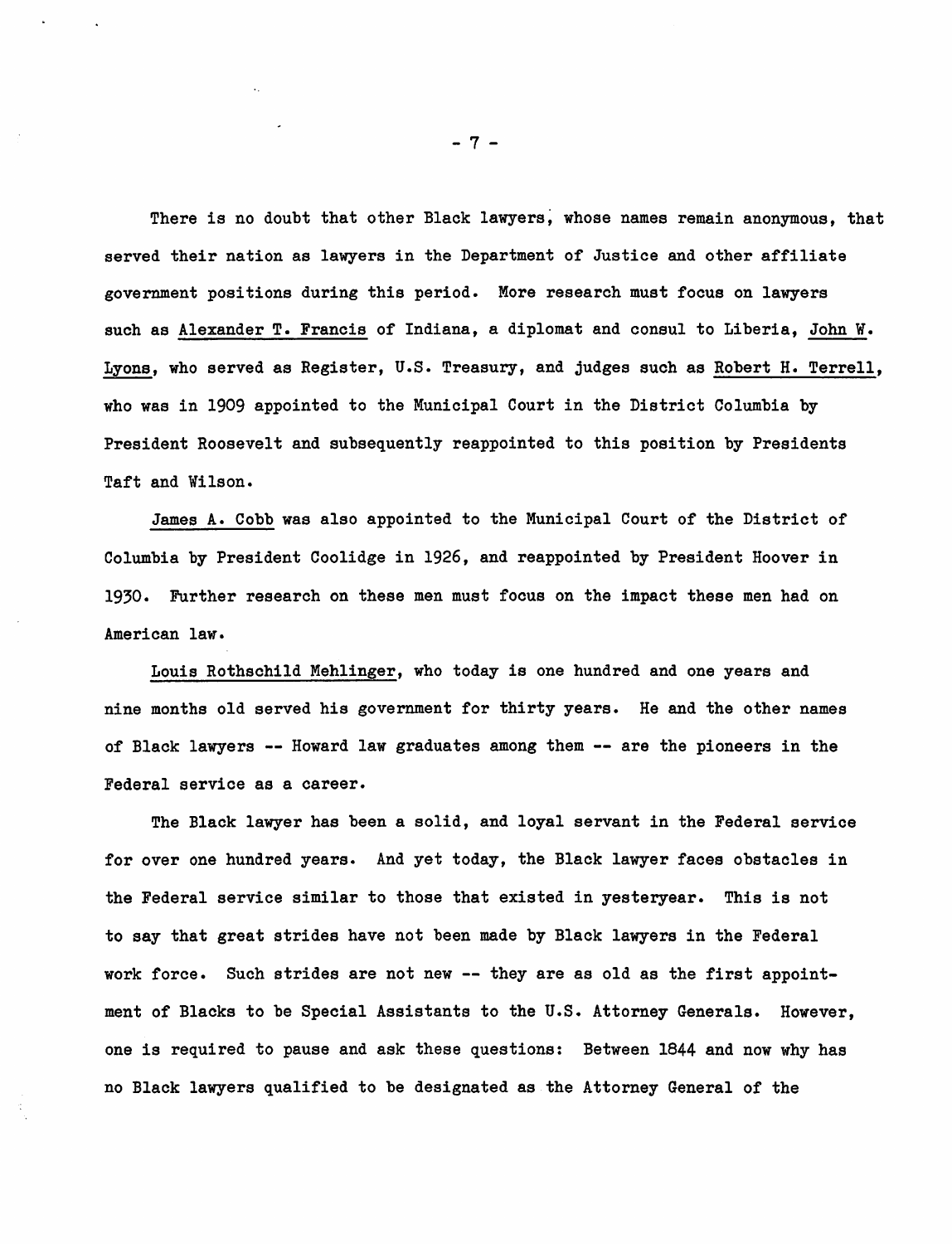United States, Chief Justice of the U.S. Supreme Court, Counsel to the President, General Counsels of numerous Federal agencies? Available information reflects an initial callous rejection of the services of Black lawyers as staff members by the Federal government because of race. The refusal on the part of Federal agencies to hire Blacks on their legal staffs was very apparent during a ten year span between 1930-1940, according to William H. Hastie, who was Dean of Howard's Law School between 1939-1945. On April 13; 1940 John C. Fitzgerald of the Chicago Chapter of the National Lawyer's Guild wrote to Dean Hastie about "the federal government's practice in making appointments to its various legal staffs." The Guild was conducting a national survey. On April 25, 1940, Dean Hastie responding to the Fitzgerald letter wrote: "Of [Howard Law School's] one hundred and three graduates during the last ten years only one man is employed on a legal staff of a federal agency ... we have been particularly interested and concerned because of the reluctance of and members of federal agencies to appoint Negroes to their legal staffs...." The discrimination by the Federal government, ooupled with that of white law firms has had a direot impaot on the growth and development of law firms headed or shared by Blaoks. If Blaok lawyers both men and women had been reoruited and hired by the Federal government in 1844 and in greater proportions in 1871 (the year that Howard Law School graduated its first law class), and given competitive assignments, like their white counterparts, and allowed to revolve in and out of government with teohnical knowledge and hired by established firms, and had been allowed to develop in suoh firms, and permitted to ascend to partnerships and allowed to fully participate in the Amerioan Bar Association and affiliate state bar assooiations: the Blaok lawyer would today have a totally different status in American law. Without race distinctions and

Ŕ

- 8 -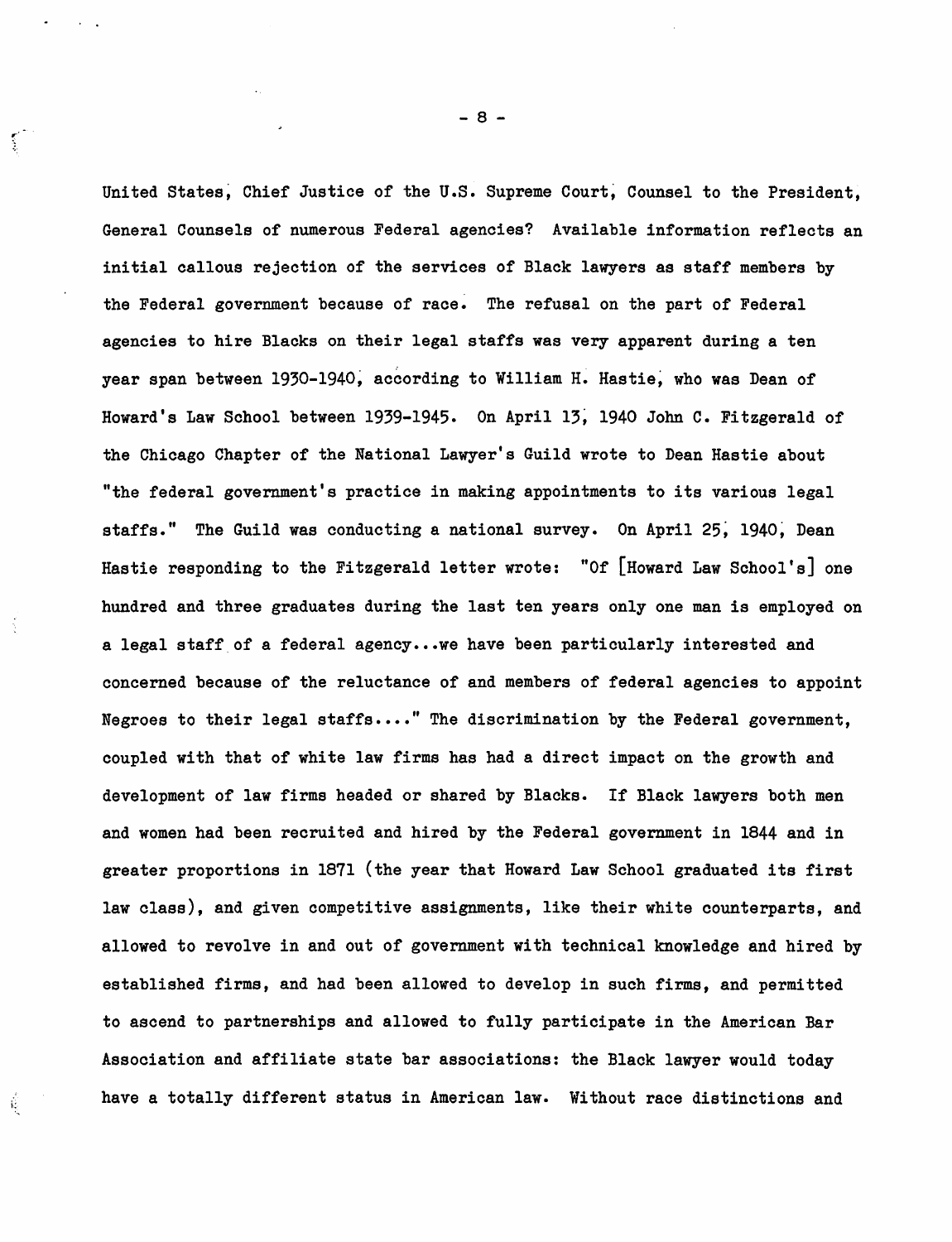racism in our society and government; there is no doubt in my mind that more than one Black would have served on the United States Supreme Court, that at least one Black Attorney General or Deputy Attorney General of the United States would have been appointed and confirmed by the Senate; and many more Federal agencies would have had Black agency heads; general counsels and staff lawyers.

Today, Black lawyers are moving into specialized areas of law such as telecommunications; antitrust; transportation and international trade law  $2/$ areas.<sup>"</sup> However, we are several years behind in many areas of specialization because Federal jobs in these areas have been closed to Black lawyers and because law firms have neglected to direct; hire; or train them; and because corporate America has been slow to support an imperative of the need for more minority lawyers in government.

In closing; the Howard Law Alumni Association by hosting this luncheon during the Annual Convention of the Federal Bar Association has done an historic act. An event such as this has never happened before. Just think; prior to 1945; by a constitutional provision only whites could qualify for national membership in FBA. In 1951 Dr. George M. Johnson, Dean of the Howard Law School questioned the admissions policy of FBA due to the dearth of FBA

 $2/$ 

Smith, Career Patterns of Black Lawyers in the 80's, 7 Black L.J. 75 (1980).

 $\alpha$  , and the second constraint of the second constraints  $\alpha$ 

- 9 -